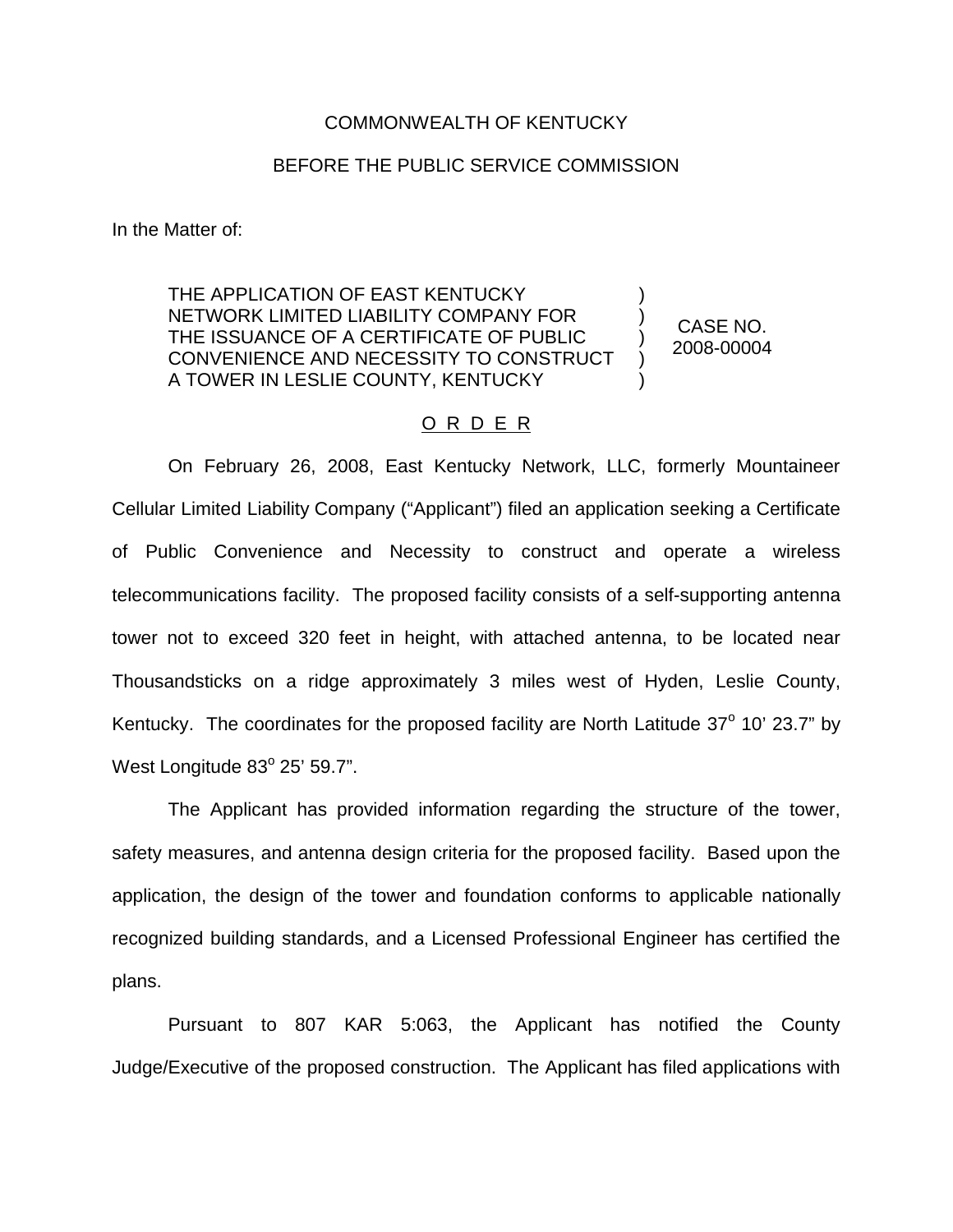the Federal Aviation Administration ("FAA") and the Kentucky Airport Zoning Commission ("KAZC") seeking approval for the construction and operation of the proposed facility. Both decisions are pending.

The Applicant has filed evidence of the appropriate notices provided pursuant to 807 KAR 5:063. The notices solicited comments and informed the recipients of their right to request intervention. To date, no public comments have been filed with the Commission.

The Commission, having considered the evidence of record and being otherwise sufficiently advised, finds the Applicant has demonstrated a facility is necessary to provide adequate utility service and that, therefore, a Certificate of Public Convenience and Necessity to construct the proposed facility should be granted.

Pursuant to KRS 278.280, the Commission is required to determine proper practices to be observed when it finds, upon complaint or on its own motion, that the facilities of any utility subject to its jurisdiction are unreasonable, unsafe, improper, or insufficient. To assist the Commission in its efforts to comply with this mandate, the Applicant should notify the Commission if it does not use this antenna tower to provide service in the manner set out in its application and this Order. Upon receipt of such notice, the Commission may, on its own motion, institute proceedings to consider the proper practices, including removal of the unused antenna tower, which should be observed by the Applicant.

IT IS THEREFORE ORDERED that:

1. The Applicant is granted a Certificate of Public Convenience and Necessity to construct a wireless telecommunications facility. The proposed facility